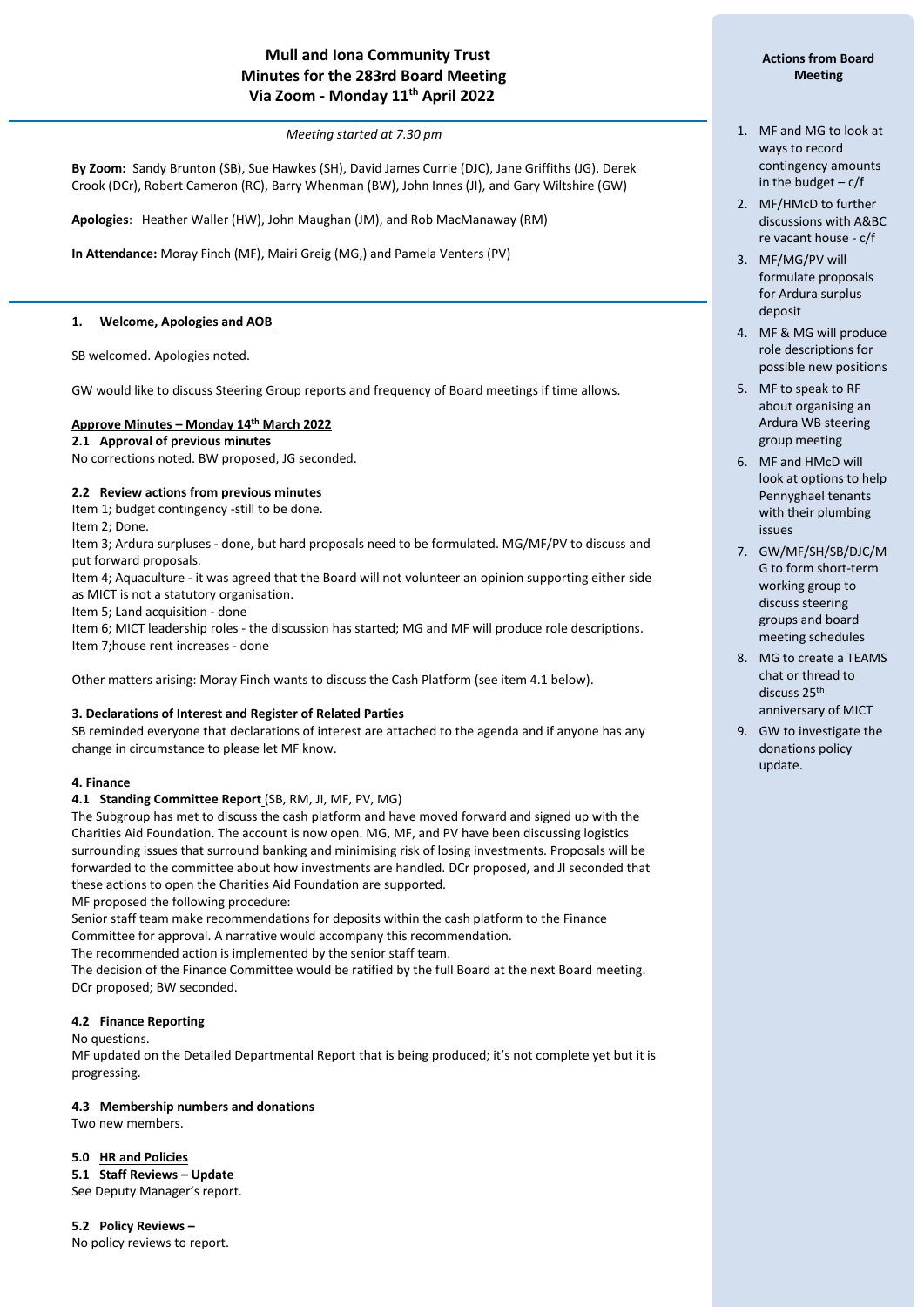## **6.0 This section intentionally left blank.**

## **7.0 Special Items**

## **7.1 Recurring Actions List**

Nothing that needed to be dealt with.

## **7.2 General Manager's Report**

SB reports that there is interest in obtaining a Defibrillator for Salen Bay Campsite.

9C: Discussion about risk from lease agreements. Not exclusive agreements, so there is little to no risk involved.

9D: Comments made regarding the enormous cost for charging points.

10: Pontoon rights and licensing fee with Marine Scotland question answered.

13: There is still insulation to fit on water pipe at Ulva Ferry; no date set but within the next couple of months volunteers will be welcome.

28: Appin Trust Visit - no Board involvement necessary, but Board members are welcome to join. SB encouraged Board involvement. NESOI application is due for final decision in June; we have passed first decision gate and initial assessment had a decent score. Application has moved to the next stage which is encouraging news.

## **Deputy General Manager's Report**

No questions raised.

## **7.3 Fundraising Officer's Report**

No questions raised.

## **7.4 Strategic Development and Partnership Manager discussion**

MF reported that discussion has been valuable to help looking to next 8 years in terms of how all positions at MICT interact and perform together. MF and MG to discuss possible new position and job descriptions further.

## **7.5 Council Elections - Hustings**

MF reported that date has been fixed – Wednesday, 27 April – at Craignure Village Hall. Nine candidates have accepted so far. It is planned to be a hybrid event (online and in person). There is a time target of 2 hours, so time management will be difficult. Chair has not been specified as of yet, nor has a sound/tech engineer been found.

## **8.0 Steering Group Reports submitted in advance, discussed as noted below:**

## **8.1 Ardura (MF)**

One question raised regarding the delays and replanting. MF answered that the delay will make things more challenging, but TreeStory are pushing things to be completed.

## **8.2 Ardura Community Wellbeing Project (RF)**

SB notes that this is going from strength to strength. SH commented that the Steering Group should schedule a meeting soon. MF noted that JD and RF are arranging work parties for the last Sunday of every month, and it will be good if everyone can get involved in these work parties.

## **8.3 Childcare/Out of School Care project (JW)**

No questions raised. The final report will be circulated once it's available.

## **8.4 Nonhebel Park, Tobermory (MG)**

Some of the unauthorised items have been removed; work on finding owners of other items is continuing so that removal can

#### proceed. **8.5 MESS (HC)**

No questions raised. No report as HC was on holiday. DCr noted that new customers have descended on Bunessan.

## **8.6 Housing (HMcD)**

Question raised about plumbing at Pennyghael – is it still ongoing? Is there any recourse for getting compensation from plumber, and can we then pass on compensation to the tenants? All agreed that the solution needs to be found as soon as possible. MF and HMcD will investigate solutions.

Question about property near Salen being put on the open market and without a Rural Housing Burden. MF explained why that decision was taken, due to the mortgage-ability of the property and lack of other options.

## **8.7 Ulva Ferry pontoon and shore facilities (CF)**

One question regarding the Storas Ulbha withdrawal. Discussion followed about whether this will help the project.

**8.8 Ulva Ferry Community Transport (MF/JM)**

Nothing raised. No report as EB was on holiday.

**8.9 Ranger Service including Eagle Partnership & Friends of Calgary Bay (JD & EW)**

No questions raised.

## **8.10 Data Research (HW)**

No questions raised.

**8.11 Mull Community Council, Iona Community Council Reports (JM & RM)**

No questions raised.

## **9.0 Discussion items**

There seems to be overlap on reports; is there a way to combine or make these reports more efficient? Board meetings: proposed that there are fewer Board meetings, but more Steering Group meetings. What is the best way to begin this discussion? GW/MF/SH/SB/DJC/MG to form short-term working group to discuss.